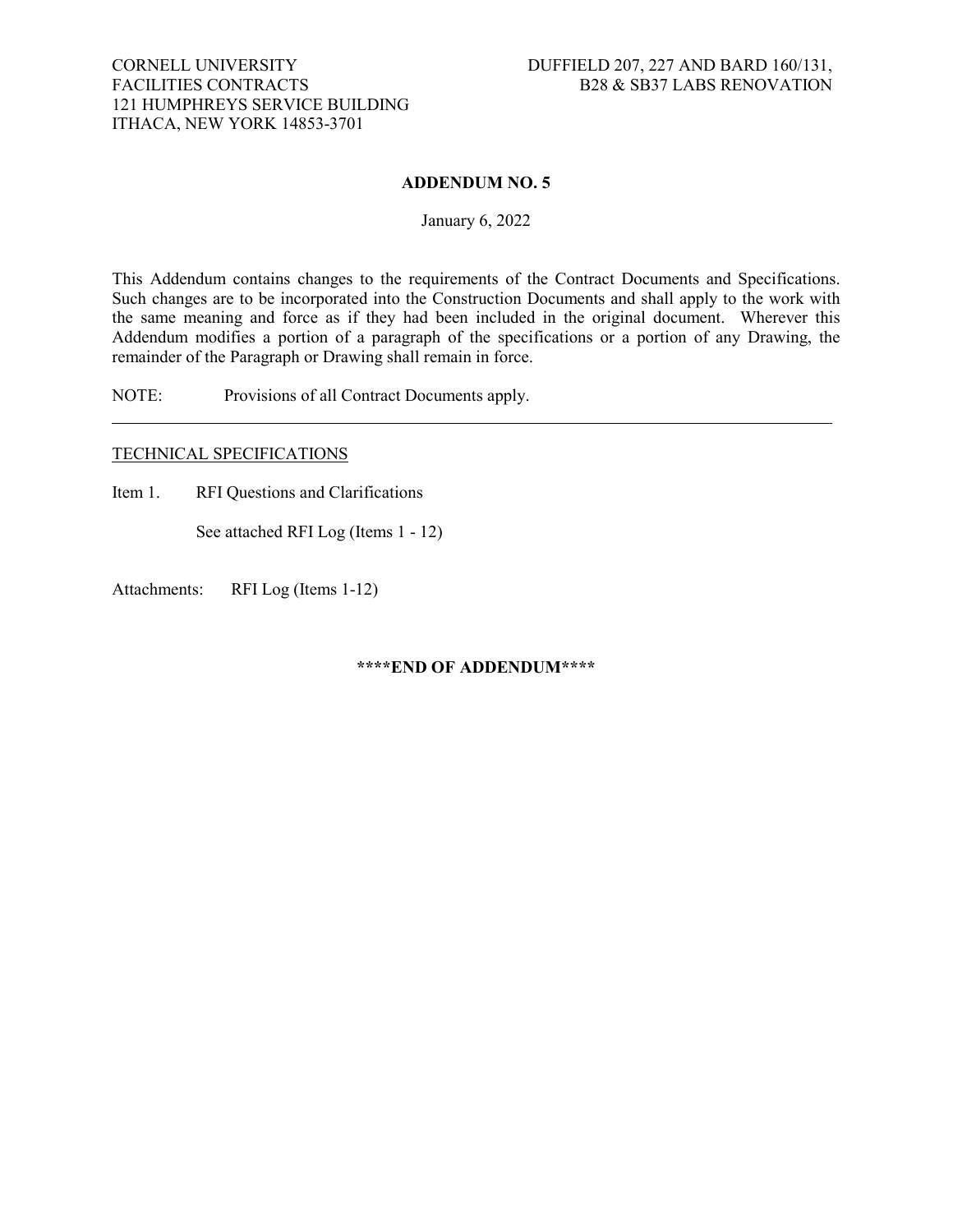## **PROJECT: Duffield 207, 227 and Bard 160/131, B28 & SB37 Labs Renovation Date: Janaury 5, 2022**

**RFI Form**

| RFI/<br><b>Response</b><br><b>Index</b> | Page/<br>Dwg./Spec./Rep.<br><b>Number</b> | Section/<br><b>Paragraph/Topic</b> | <b>RFI</b>                                                                                                                                                                                                                                                                                                                                                                                                                                                                                                                                                                                                                                                | <b>Design Team</b><br><b>Response</b>                                                                                                                                                                                                           |
|-----------------------------------------|-------------------------------------------|------------------------------------|-----------------------------------------------------------------------------------------------------------------------------------------------------------------------------------------------------------------------------------------------------------------------------------------------------------------------------------------------------------------------------------------------------------------------------------------------------------------------------------------------------------------------------------------------------------------------------------------------------------------------------------------------------------|-------------------------------------------------------------------------------------------------------------------------------------------------------------------------------------------------------------------------------------------------|
| 1                                       | Drawing DH GM101                          |                                    | Drawing DH GM101: Will Cornell be hiring Hallam-ICS<br>direct for the TGMS controls work?                                                                                                                                                                                                                                                                                                                                                                                                                                                                                                                                                                 | The Contractor is responsible to hire Hallam-ICS for<br>TGMS controls.                                                                                                                                                                          |
| $\overline{2}$                          | Drawing DH A101                           | Detail E1                          | E1 / DH A101: Please provide specification for the new H2<br>Gas Cabinet - listed as CFCI.                                                                                                                                                                                                                                                                                                                                                                                                                                                                                                                                                                | See Addendum No. 4, Items 3, 12, 13, 14, 15, 16, 17<br>and 18. Existing gas cabinet will be retrofited by<br>contractor instead of providing new gas cabinet.                                                                                   |
| 3                                       | Drawing BH A101                           |                                    | BH A101: Will the eyeglass stations be provided by owner?                                                                                                                                                                                                                                                                                                                                                                                                                                                                                                                                                                                                 | Eyeglass station will be provided by the Contractor,<br>see spec section 10 2800 Toilet, Bath, and Laundry<br>Accessories.                                                                                                                      |
| 4                                       | Drawing BH A601/ BH<br>A101               | Detail A3                          | Door Schedule Keyed Note 1 at Door 1-160 on plan sheet BH<br>A601 indicates that the card reader is OFCI. There is a note<br>on floor plan BH A3/A101 indicating that the card reader at<br>this location is OFOI. Please clarify which is correct.                                                                                                                                                                                                                                                                                                                                                                                                       | See Addendum No. 4, item 11. Card readers will be<br>OFOI.                                                                                                                                                                                      |
| 5                                       | Spec Section 12 3553                      |                                    | Specification 12 35 53 lists the wood and metal laboratory<br>casework as owner furnished/contractor installed, but uses the<br>abbreviation OFOI. Please clarify if the casework will be<br>installed by the owner or contractor. 1.01 RELATED<br>DOCUMENTS A. Drawings and general provisions of the<br>Contract, including General and Supplementary Conditions<br>and Division 1 Specification Sections, apply to this Section.<br>B. Equipment listed in this specification is classified by who<br>furnishes (F) and installs (I) equipment items. All equipment<br>in this specification shall be Owner Furnished / Contractor<br>Installed (OFOI) | See Addendum No. 4, Items 4 and 5. Cawework and<br>fumehoods will be Owner Furnished/Contractor<br>Install.                                                                                                                                     |
| 6                                       | Drawing BH B601                           |                                    | The Door and Frame Schedule shown on plan sheet BH A601<br>shows a new door and frame at Door 1-160. Note 1 indicates<br>that the card reader is OFCI. What about the rest of the<br>hardware for this new opening? There are no specifications<br>for Door Hardware.                                                                                                                                                                                                                                                                                                                                                                                     | See Addendum No. 4, Items 1 and 11.                                                                                                                                                                                                             |
| $\overline{7}$                          | <b>QL</b> Drawings                        |                                    | Who is responsible for purchasing and/or installing the<br>fixtures listed in the schedules on the QL drawings. These<br>items do not appear on the P series drawings and there are<br>multiple notes about final connections by owner. Various<br>PLM notes also say to provide a manifold, pressure regulator,<br>and quick connect fitting. Can a schedule or spec section for<br>these items please be provided?                                                                                                                                                                                                                                      | Lab drawings sheet QL001 plumbing schedule<br>denotes fixture BOD, these fixtures are to be provided<br>by the casework manufacturer and installed by<br>plumbing as stated in Lab Casework Specification<br>123553 sections 1.02, C & 1.03, E. |
| 8                                       | Drawing BH/DH QL 501                      | Detail 20 and 21                   | Drawing BH/DH QL 501 Detail 20 and 21 show a gas supply<br>station. Is the pipe drop to be inside the column? Plumbing<br>drawings curently show pipe dropping behind the column and<br>stubbing in the back side.                                                                                                                                                                                                                                                                                                                                                                                                                                        | The pipe should drop down the inside of the column.                                                                                                                                                                                             |